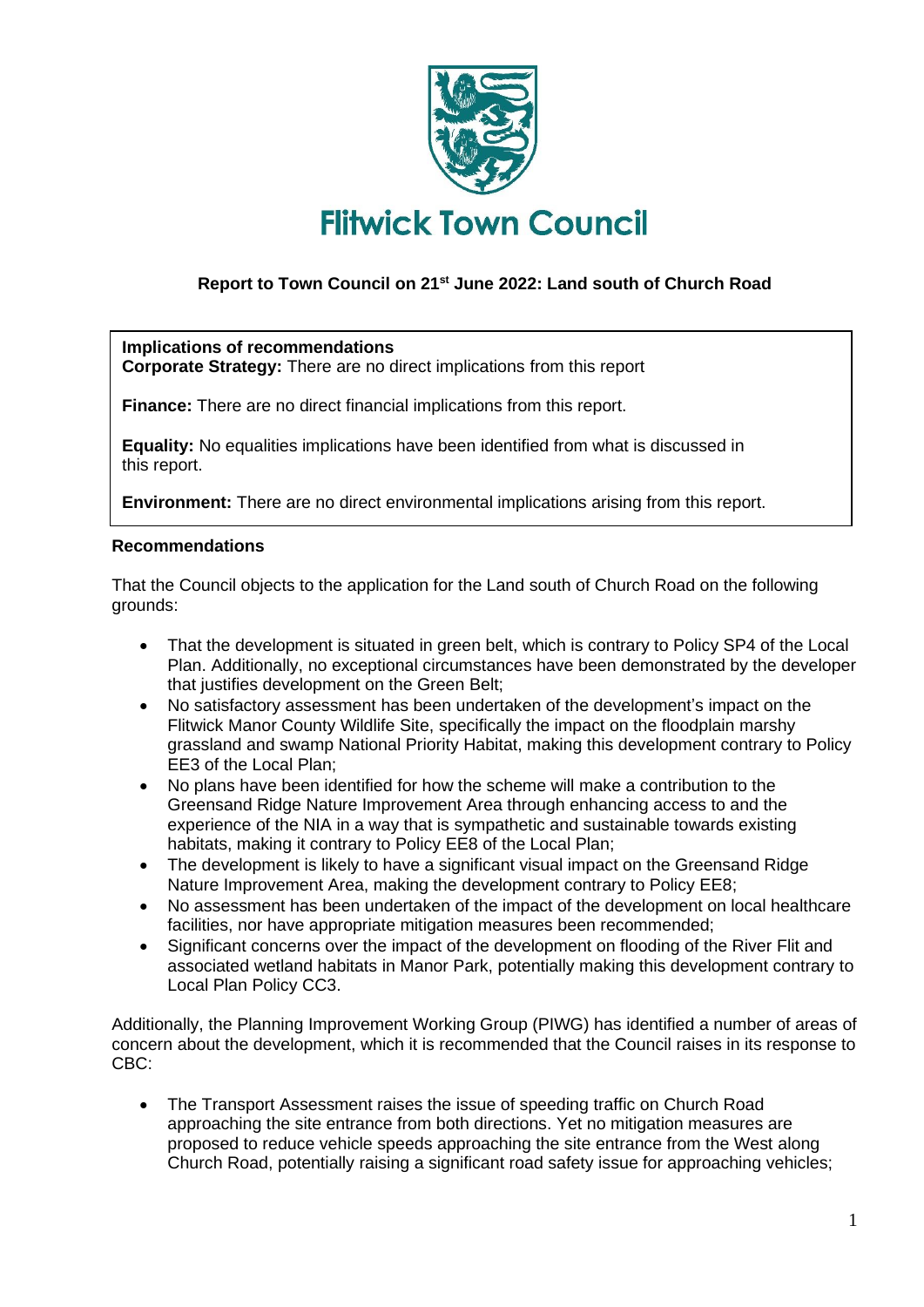- The proposed pedestrian link to the footpath at the junction of Temple Way and Church Road would require any pedestrians using it to cross roads 3 times to continue on a footpath that is on the same side of Church Road as the site;
- Concern that the scale of and quantity of development is detrimental to the historical character of the Grade II Listed Flitwick Manor Park, with the heritage assessment seemingly to primarily focus on views from the parkland as opposed to the wood;
- Concerned at the lack of detail on sewage outflow from the site, with the main sewage facility being some way from the primary sewer main and in a location that could impact on the wetland habitat of Flitwick Manor Park;
- The site is located on agricultural land that is identified as Good to Moderate in quality, and therefore we are concerned about the loss of agricultural land;
- A general concern about the quantity of development that is being proposed on greenfield sites in Flitwick, and the ability of the key services and infrastructure in Flitwick to be able to effectively facilitate this planned and unplanned growth that will affect the town.

## **Background**

The PIWG has been tasked with the consideration of, and making recommendations to, Town Council concerning major planning applications. As well as such planning applications within Flitwick, this also considers major applications that are likely to have an impact on the town.

This report concerns the planning application for the development of the site informally known as 'Church Road,' but formally known Land south of Church Road, Flitwick. The Planning Improvement Group has reviewed this application in line with the adopted Planning Guide.

Councillors can view the application documents online on the [Central Beds Planning Portal,](http://plantech.centralbedfordshire.gov.uk/PLANTECH/DCWebPages/acolnetcgi.gov?ACTION=UNWRAP&RIPNAME=Root.PgeResultDetail&TheSystemkey=628773) citing planning application reference CB/22/01575/OUT.

This application has generated significant local interest from the residents of Flitwick. The PIWG has noted the matters raised by local residents in its deliberations, but in line with the Planning Guide has reviewed and determined its view on the application based on the applications own merits.

#### **The proposals**

The planned development is for a mixture of retirement accommodation to the south of Church Road, on the edge of Flitwick adjacent to Flitwick Manor Park. The description of the planning application is as so:

*Development of a 162-unit Integrated Retirement Community (IRC) providing Extra Care housing (Class C2) including 30% affordable housing in the form of 29 bungalows and 20 apartments and a 66-bed Care Home with ancillary community and service space, garden and leisure areas, car parking, circulation space, internal access ways, principal access, and ancillary landscaping. Access only, all other matters reserved.*

It should be noted that this is an Outline Application*,* focussing on access only. Consequently, this application is about establishing the principle of the development on the site, and the details of the access arrangements. Detailed matters, such as the design of buildings, will be considered later through Reserved Matters applications.

The layout plan, which also gives an indication of the sites location, is shown below.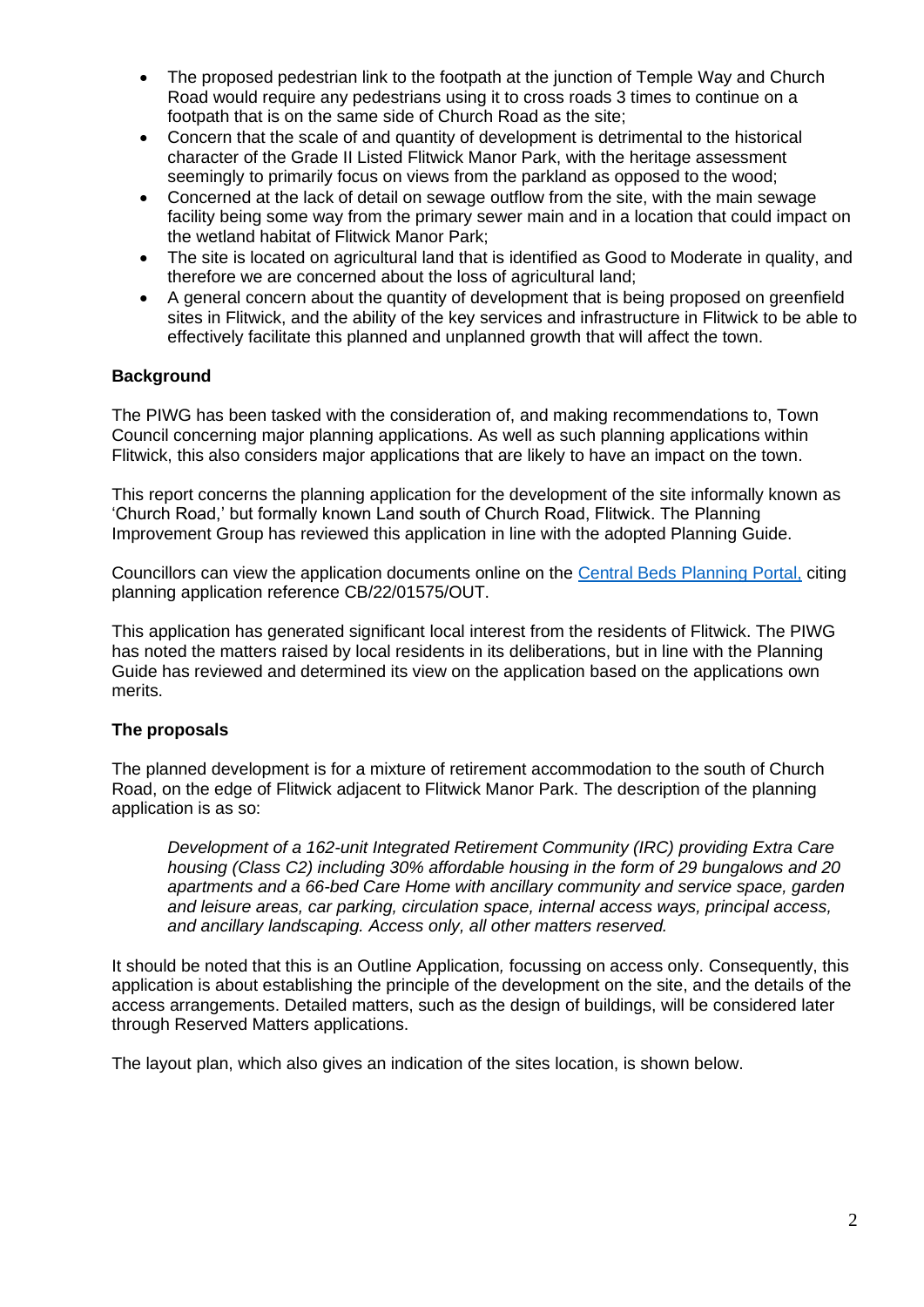

*Figure 1 - Overview map*

# **Matters for consideration**

The PIWG focussed its discussions and consideration of the development on several key issues identified through the planning application documents, and through its own knowledge of the site and its surroundings. These discussions are summarised as follows.

#### *Principle of development and the Green Belt*

The application site is located on land that is part of the South Bedfordshire Green Belt, as identified in [the Central Bedfordshire Local Plan.](https://www.centralbedfordshire.gov.uk/info/153/central_bedfordshire_local_plan_2015_to_2035/1034/adopted_local_plan) Policy SP4 – Development in the Green Belt is particularly relevant in this regarding, stating that…

*The Council will work proactively with developers, and landowners to enhance the beneficial uses of the Green Belt.*

*Within the Green Belt there is a general presumption against inappropriate development. Development proposals within the Green Belt will be assessed in accordance with government guidance contained in the NPPF and NPPG.*

*Within this Plan's washed-over Green Belt settlements, applicants will be expected to pay particular attention to the quality and design of development proposed, to ensure that development respects and is sympathetic to the character and openness of the settlement and its surroundings.*

*The redevelopment of brownfield sites within the Green Belt will be acceptable as long as the redevelopment would not have a greater impact on the openness of the Green Belt or the purposes for including land within the Green Belt than the existing development.*

The National Planning Policy Framework generally advises against harmful development in the green belt unless 'very special circumstances' can be demonstrated. The applicant argues in its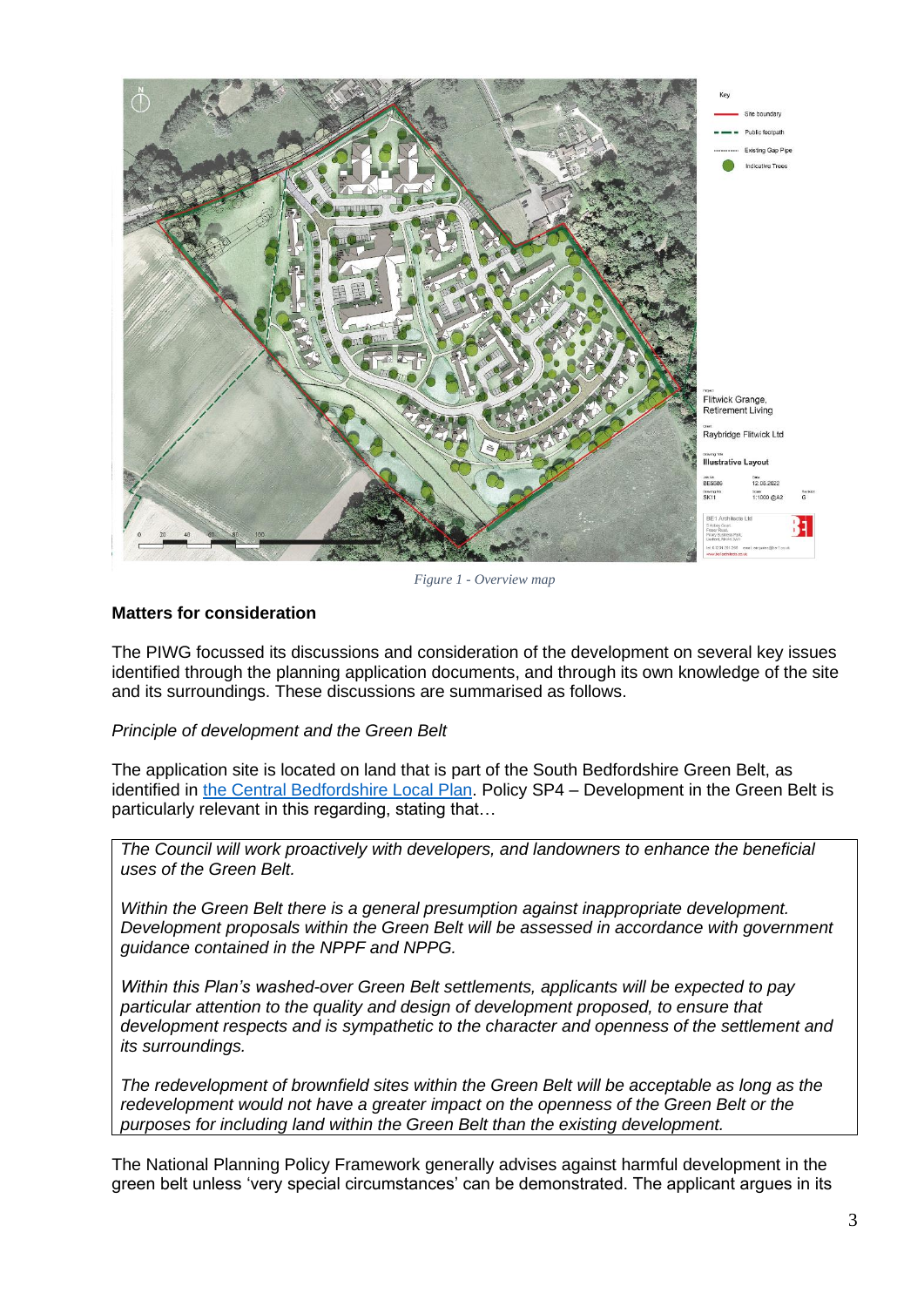submission that the type of development that it is proposing (specialist retirement living accommodation) is not adequately catered for in the Local Plan and in future proposals for care homes in the area. The applicant notes that the current Local Plan approach is to provide bungalow accommodation as part of all major developments as elderly living accommodation, and argues that this is insufficient on its own to deliver the extra capacity for the type of accommodation that they are proposing. Combined with an increasingly elderly population, this constitutes very special circumstances, and so is permissible under the NPPF.

The PIWG noted the Older Persons Housing Need Assessment provided alongside the application. This document is primarily a review of various research papers on the need for elderly person accommodation, a review of some local housing market indicators, a critique of Central Bedfordshire Strategic Housing Needs Assessment, and a review of appeal decisions considered relevant to the application site. Whilst a comprehensive document, it is the view of the PIWG that the document does not demonstrate very special circumstances. Specifically, it does not identify a quantum of unmet demand for this type of facility in Central Bedfordshire. Furthermore, the Strategic Housing Needs Assessment work of CBC for the Local Plan has been suitable enough to warrant the adoption of the Local Plan.

As a consequence of this, the applicant – in the view of the PIWG – has not provided a demonstrable reason for permitting this development in line with established Green Belt policy. Therefore, the principle of the development has not been established.

#### *Impact on landscape, ecology, and Flitwick Manor Park*

The applicant provided a number of technical assessments to support the application that are relevant to the landscape, ecology, and setting of the site, specifically in relation to the Grade II Listed Flitwick Manor Park. The PIWG has reviewed this documentation, which has primarily focussed on the site itself. The most notable findings of these assessments and plans are as follows:

- The site is currently a field for arable farming, that the applicants documentation considers to be of a relatively poor quality with low agricultural value;
- Ecological surveys have identified trees and other ecology that are suitable for nesting birds and bats, both of which have been observed on the site;
- There is a recognition of the presence of Flitwick Manor Park both as a Grade II Listed Park and County Wildlife Site, and that the development is likely to have a small impact on the site;
- That the development accords with the intention and specifics of policies to minimise the impact of developments on sensitive landscapes, through a mixture of the use of topography to limit the visual impact of the development, screening on the development boundary edge, and reflecting the 'edge of settlement' nature of the site;
- The Heritage Impact Assessment noted that the primary views in Flitwick Manor Park are confined to the main parkland area of the site, particularly for views of Flitwick Manor itself, although there are some more limited views from the wood.

The assessments conclude that the impact on the setting of Flitwick Manor Park is low, and the current ecological value of the land is low. It also argues that the development proposal does not have a significant impact on the landscape.

The application proposes a number of measures that seek to mitigate the impact of the development. The most notable of which is planting along the eastern boundary of the site, adjacent to the current woodland in Flitwick Manor Park. Other measures include integrating bird and bat boxes within all buildings, and the establishment of a variety of new habitats in the open areas of the development.

The PIWG considers that the impacts of the development on the Flitwick Manor Park County Wildlife Site have not been given the due consideration or assessment of impact that reflects the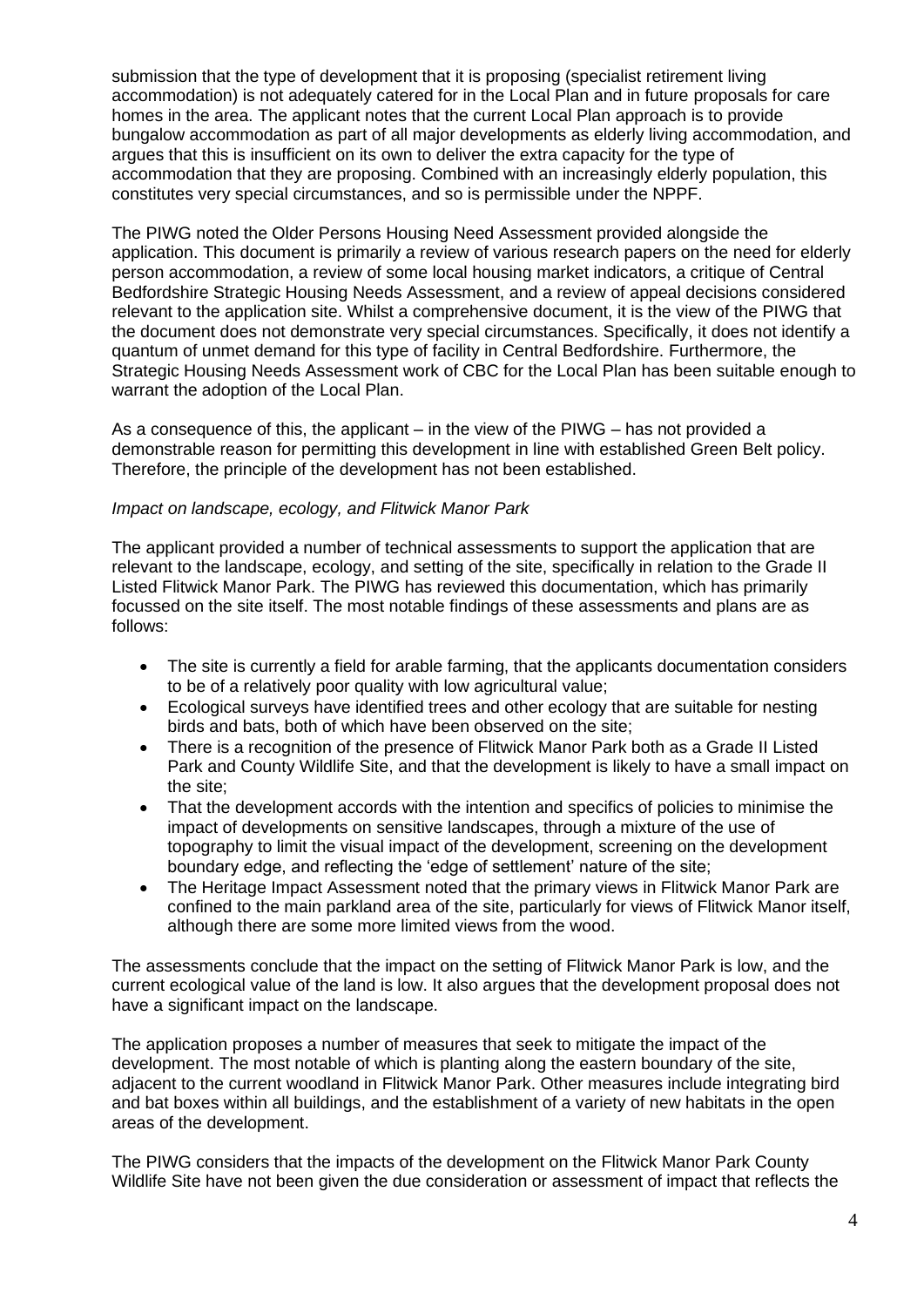important nature of this habitat. The Town Council's own ecological surveys specifically identifies two types of National Priority Habitat in Flitwick Manor Park:

- Parkland, and;
- Floodplain marshy grassland and swamp.

With the exception of surveying the main pond in Flitwick Manor for the presence of Great Crested Newts (none were found), no assessment of the impact of the scheme on the ecology and potential conservation of the Flitwick Manor Park County Wildlife Site has been undertaken. The extent of the works intended to mitigate the impact of the development on Flitwick Manor may be considered by the applicant that this meets the requirements of Local Plan Policy EE3 (Nature Conservation), which states that:

*Development proposals will be permitted where…They are designed to prevent any adverse impact on…County Wildlife Sites.*

*The assessment of adverse impacts will apply to potentially damaging development proposals that may affect the designated area. It will include the consideration of adverse cumulative effects with other existing or proposed development. Adverse impacts, such as disturbance through increased recreational pressure can result from new development and require mitigation to prevent detrimental impacts to the ecological resource.*

The PIWG considers that the impact on the ecology of the Flitwick Manor County Wildlife Site has not been given due consideration in the development proposals, and therefore the adverse impacts on this ecology has not been considered. This makes this development contrary to this policy.

The PIWG also considers that in the Heritage Assessment, the impact of the development on the heritage value of the woodland of Flitwick Manor Park has not been given due consideration. The Group accepts that there is significant heritage value in the relationship between the park and Flitwick Manor itself. However, the impact on views into and out of the woodland and the associated heritage value of the woodland is deemed of secondary importance by the Heritage Assessment. This would require a more detailed, technical assessment of the development on this heritage asset, and as such is not considered by the group to be grounds for objection.

The PIWG notes and agrees with the comments of the Central Bedfordshire Landscape Officer with regards to the potential landscape impacts of this development. In the first instance, the site is outside the settlement envelope of Flitwick. Whilst the site may be on the settlement edge in terms of proximity, it is the view of the PIWG that this is not the case in terms of the character of the site. This is emphasised by the strong rural feel and visual separation caused by the borders with Flitwick Manor Park, and open countryside to the South, West, and North West. The relatively isolated homes on Church Road to the north do not give the feel of a built up area.

The PWIG also notes that the site sits within the Greensand Nature Improvement Area. Policy EE8 of the Local Plan states that

*Development proposals within the Greensand Ridge Nature Improvement Area (NIA) will be permitted where they:*

- *1. Demonstrate how a net gain in biodiversity will be delivered, including how gains in the quality and connectivity of ecological networks within and linking to the development will be delivered;*
- *2. Enhance wildlife networks and increase ecological connectivity through buffering, extending and linking characteristic habitats (as listed above) both within and adjacent to developments;*
- *3. Demonstrate how provision is made for species recovery and resilience;*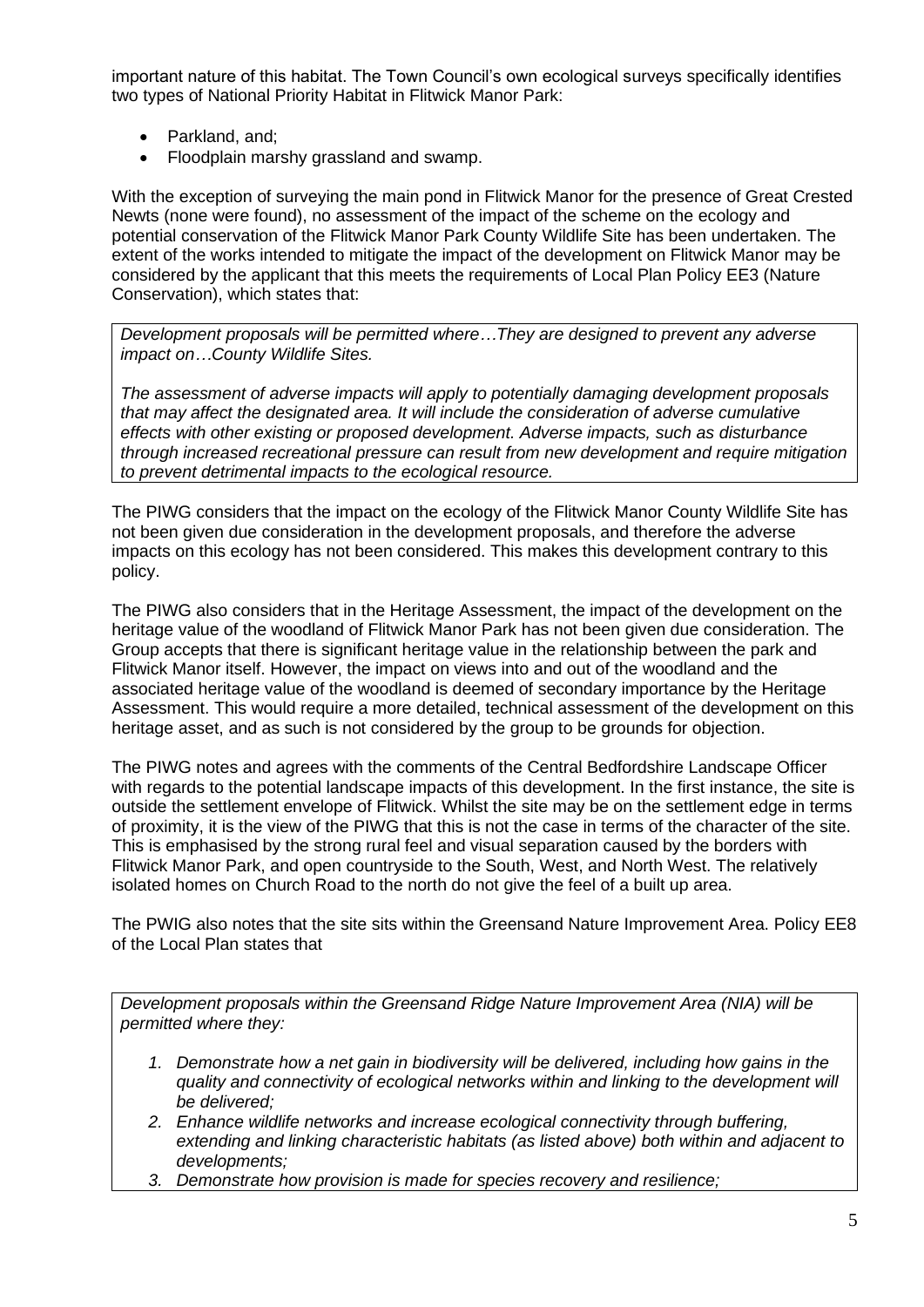- *4. Respect the topography and landscape of the NIA and be designed in such a way that it minimises visual impacts and protects local amenity; and*
- *5. Provide opportunities for people to access and experience the NIA in a way that is sympathetic and sustainable towards existing habitats.*

The developer contends that all but the closest views of the site will be filtered, softened, or screened, to minimise the visual impact of the scheme. However, from reviewing the proposals, the PIWG can only identify that this may be so through the creation of a natural boundary between the woodland and the development. The impact of the development is likely to be particularly significant on views from the south of the site, especially towards Westoning. The PIWG agrees with the comments of the Landscape Officer at CBC who notes that.

*"The site is located outside the settlement envelope on rising topography above the Flit Valley and with expansive views to the south east and south – to Westoning and Chiltern Hills beyond forming the horizon. The elevation and openness of the site within the immediate and wider landscape setting is highly sensitive to inappropriate change."*

The PWIG also disagrees with the assertion by the developer that the fieldscape of the site will remain unaltered. This site will include substantial topographical works, in addition to providing a significant number of dwellings on what is currently an arable field.

# *Transport and traffic impacts*

The Transport Assessment that has been provided as part of the development details what the transport impacts of the development are likely to be. In summary, the Transport Assessment concludes that:

- The planned development, whilst increasing traffic flow along Church Road, is unlikely to cause issues in terms of traffic congestion along Church Road as far as the junction with Dunstable Road;
- The majority of traffic into and out of the development will be going into and out of Flitwick, or through Flitwick to other destinations, with relatively little heading West along Church Road from the site;
- There are no significant safety issues on Church Road in the vicinity of the site in terms of the number of recorded slight, serious, or fatal crashes;
- The site is some way from local services, with the nearest bus stop being 350m from the site, and the services (doctors, food stores etc.) being located in the town centre.

The Framework Travel Plan contains a list of potential initiatives to encourage sustainable travel to the site. This includes a dedicated minibus to help residents of the site access services in the town, encouraging walking to local facilities as part of independent living, and encouraging car sharing.

Additionally, changes to Church Road are recommended as part of the application, which includes the following. This design has been subject to an initial Road Safety Audit and comments from CBC, to which the design has been updated to reflect these:

- A new footway along the northern edge of Church Road;
- A raised table at the junction of Temple Way and Wren Close;
- A raised table at the junction of Manor Way and Church Road;
- A speed table on Church Road, near the blocked up section of Church Road that runs down towards Dunstable Road;
- A build out that A build out that functions both as an informal pedestrian crossing and a traffic calming measure just to the North East of that location;
- A build out that functions both as an informal pedestrian crossing and a traffic calming measure on the North Eastern corner of the site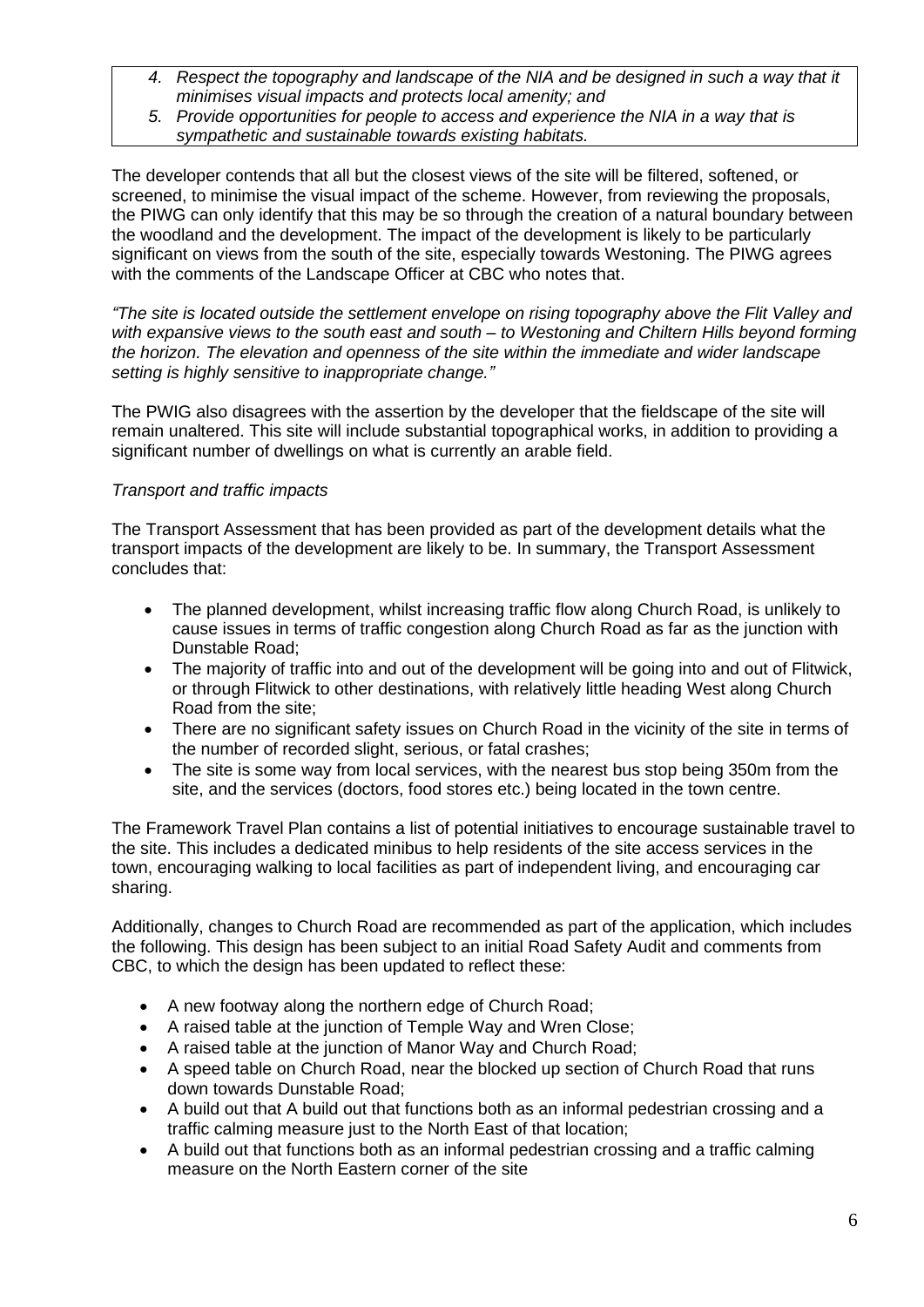The PIWG has concerns that the methodology used to identify the number of trips (what is called the trip rate per dwelling) is based on sites that are lower in terms number of dwellings, and so does not give an accurate reflection of the impact of the development. However, as both the Manor Way / Church Road and Temple Way / Dunstable Road junctions are operating well within capacity, it is likely that even a substantial increase in traffic from this development is unlikely to be assessed as having a significant congestion impact. Therefore, the impacts on traffic congestion are not grounds for objection.

The PIWG is concerned that the Transport Assessment highlights speeding traffic in the vicinity of the site, with the average speeds being between 35mph and 39mph in the site location, in excess of the 30mph speed limit. The raised tables and build outs are likely to overcome this issue for vehicles approaching from Flitwick. But no such measures have been proposed to slow traffic approaching from the East. This is a significant safety issue not considered in the Road Safety Assessment, albeit one that could be overcome by delivering traffic calming measures approaching the site from this direction.

The applicant states that this issue has been considered by providing a junction with the development that has good sight lines up and down Church Road, and so vehicles emerging from the development have good visibility of approaching traffic (and approaching traffic of them). This junction has been designed to the average speed, however doing so is contrary to best practice in Manual for Streets. This recommends that junctions be designed to the desired speed at which traffic should approach (in this case, we would assume this is the speed limit of 30mph). Therefore, measures should be taken to reduce the speed of approaching traffic.

The PIWG also notes that whilst a 'swept path' analysis has been undertaken to determine whether the planned changes can handle larger delivery vehicles effectively (they can), such an analysis has not been undertaken on the remainder of Church Road leaving Flitwick. This road is narrow, with even cars passing each other at close quarters and with difficulty, especially when the hedgerows are in bloom. This is impact has not been considered in the application, and is considered to be a significant oversight.

Finally, the PIWG is concerned about the proposed pedestrian footpath linking the site to the current pavements along Temple Way. Residents walking from the site would be required to cross 3 informal crossings – including crossing Church Road twice – in order to access a pavement into Flitwick that is already on the same side of Church Road as the development. We believe that this is against CBC's own guidance on providing pedestrian links (and even if the crossings were needed, CBC's own recommends considering more formal pedestrian crossings), and is against established best practice on providing direct pedestrian routes that cater for those with limited mobility. This could be overcome by simply providing a footpath along the southern edge of Church Road.

#### *Impact on Flooding and Drainage*

The application includes a Flood Risk Assessment and Drainage Strategy. In summary, the assessment concludes that the site itself is not susceptible to flooding, and that the proposed development of the site is considered to be appropriate in terms of flood risk and drainage. This includes the implementation of a Sustainable Urban Drainage Strategy (SuDS) to reduce the amount of stormwater run-off that would flow downhill into the River Flit. The strategy also proposes detention basins, swales, and geocellular storage as part of this strategy – essentially holding up flood water through the use of ponds, reedbeds, and storage facilities close to buildings.

Without further detailed and professional analysis of the Flood Risk Assessment and Drainage Strategy, the PIWG cannot confirm whether these measures will be sufficient to reduce the risk of flooding on the River Flit and specifically the field to the south of the site in Flitwick Manor Park. This field is known to flood and become very marshy during periods of wet weather. As well as having a duty of care to Flitwick Manor Park, the Town Council has a statutory duty to promote biodiversity, including in the nationally-important marsh and wetland habitat of this field. The Group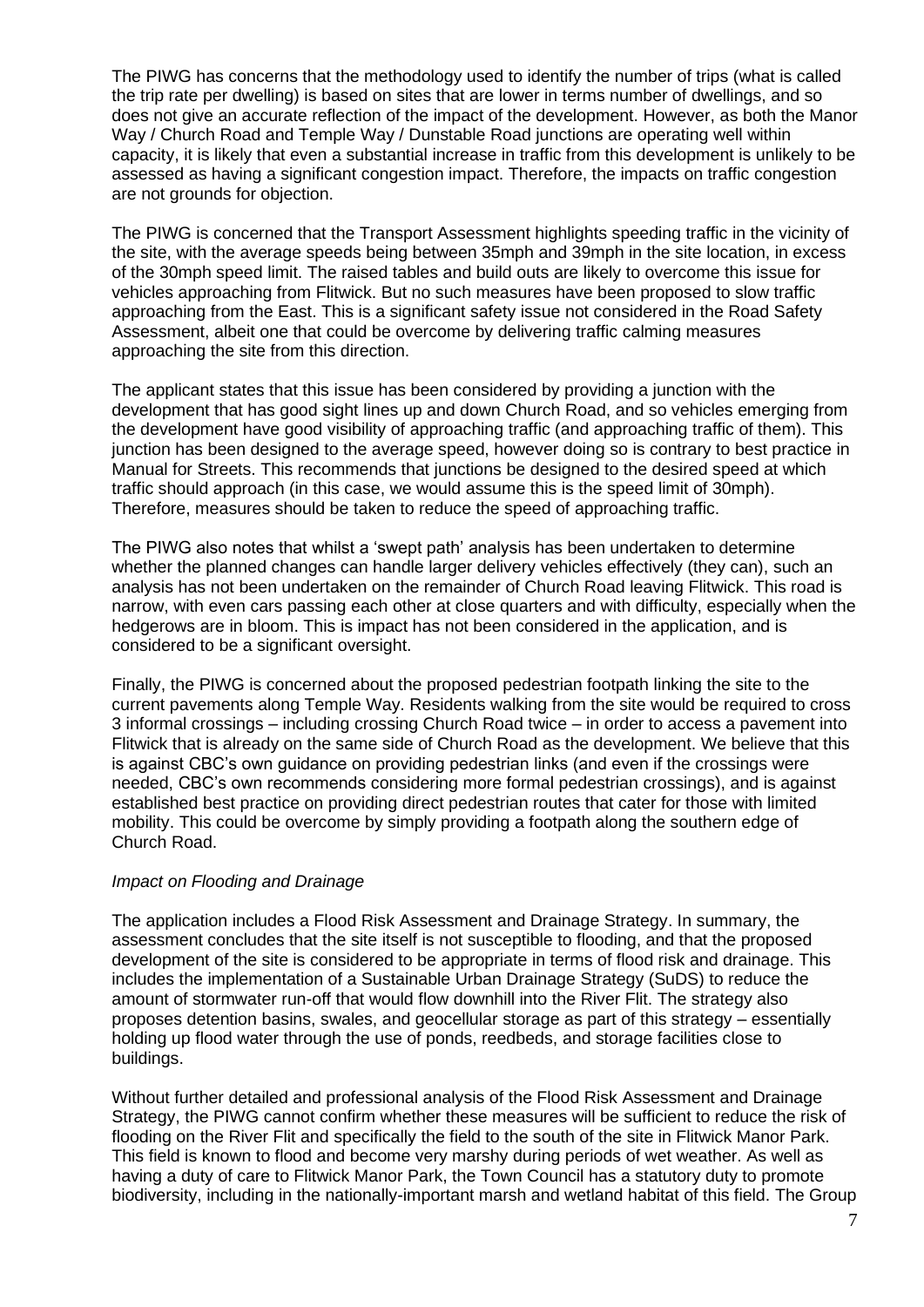is extremely concerned that the applicant has not sought to work with the Town Council as part of the development of its Drainage Strategy, instead focussing on consultation with Anglian Water and the Internal Drainage Board.

The PIWG is also concerned that the plans for development include a foul pumping station for the whole development in the south west corner of the site, close the field mentioned above. The Drainage Strategy notes that a rising main would be required to convey foul sewage from this pumping station back up to the public foul sewer on Church Road, which would require discussion and agreement of Anglian Water. The Group is concerned that should this pumping station fail, there may be a risk of the release of sewage into the field, and this is a matter that needs to be urgently clarified in discussion with the developer and Anglian Water.

### *Design of the development*

The design of the buildings on the development site is a matter that will be covered in greater detail in any Reserved Matters applications that come forward should Outline Planning Permission be granted. However, the development has submitted a Design and Access Statement in support of the application, and within this can be found a Design Statement. This can be summarised as so:

- Housing units designed with the care of residents as a top priority, and laid out in a manner so that the main communal facilities are centrally located in the development;
- The specialist care home facility the largest building on the site is located close to the entrance onto Church Road, and will be a maximum of two storeys in height;
- The buildings will be a mixture of  $1 2.5$  storeys in height, and the materials used are expected to be defined as a condition of the Outline Planning Permission;
- The adoption of a Landscaping Strategy that seeks to strengthen existing site boundaries with further planting, creating a 'natural green interface' on the southern and western edges of the site, and maintain the current Public Right of Way that crosses over the site;
- The use of native trees and planting throughout the development;
- The provision of internal pedestrian routes, and car and cycle parking in line with CBC's adopted parking standards.

Some of the parameter plans are shown below.

The PIWG found it difficult to comment on the specific designs as there is no detail provided as part of the planning application. However, the Group consider that the scale of the development is not in keeping with the density of surrounding land uses, nor with the sites countryside nature. Furthermore, the Group considers that the density and scale of the development will have a significant visual impact not just from Church Road, but from other surrounding areas such as Westoning, from which the site is visible.

The PIWG also considers that the scale of the development that is planned does not respect the landscape of the Greensand Ridge Nature Improvement Area. This is because the site will not have a minimal visual impact on the Nature Improvement Area owing to its scale and the proposed heights of the buildings. Whilst the Public Right of Way is maintained, the Group considers that access to and experience of this part of Nature Improvement Area will be fundamentally changed, and not in a manner that is sympathetic in terms of design, or sustainable in terms of its outcomes.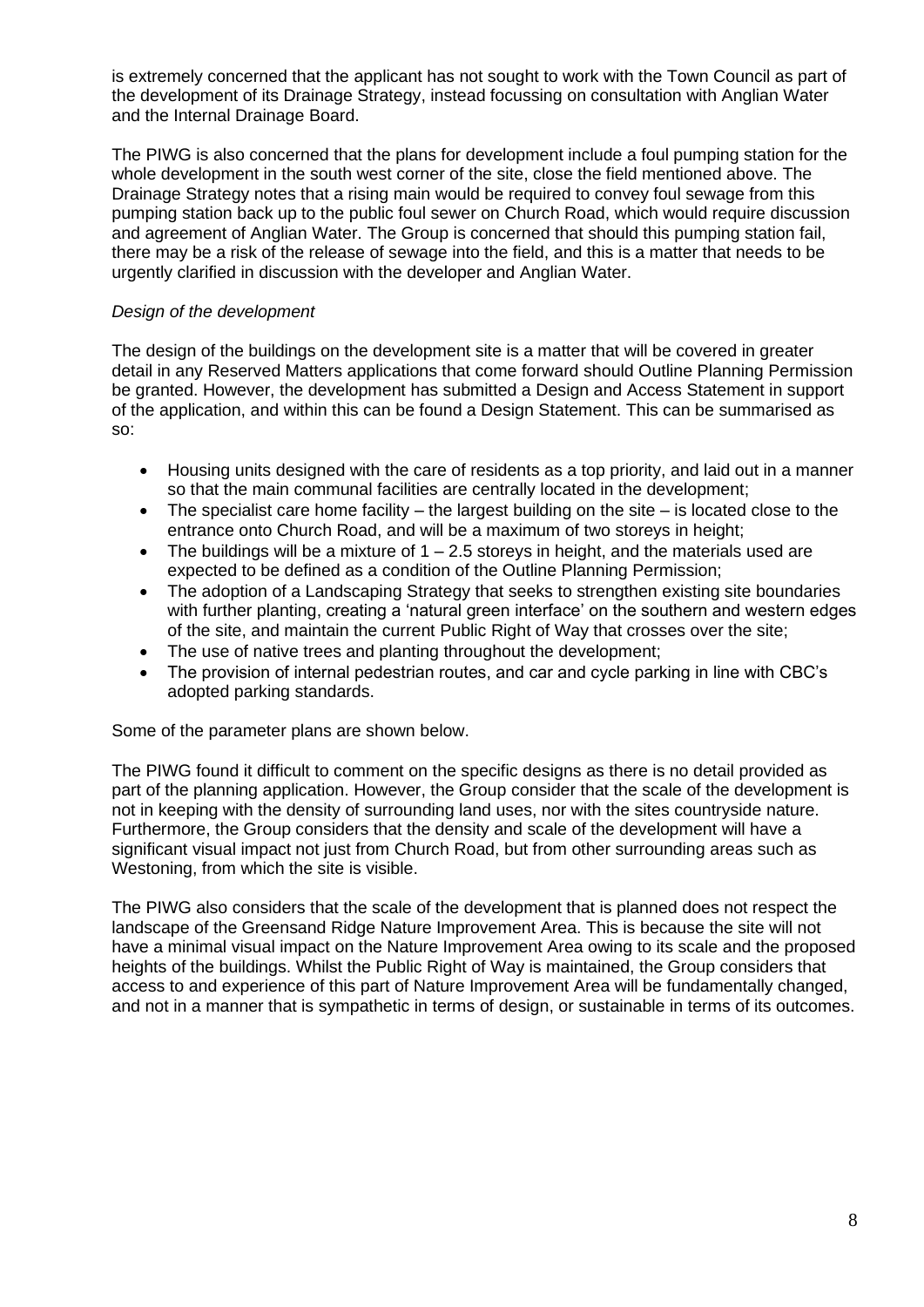



*Figure 3 - The Landscape Parameter Plan*

*Impact on Healthcare Facilities*

 $_{\rm A}^{\rm near}$